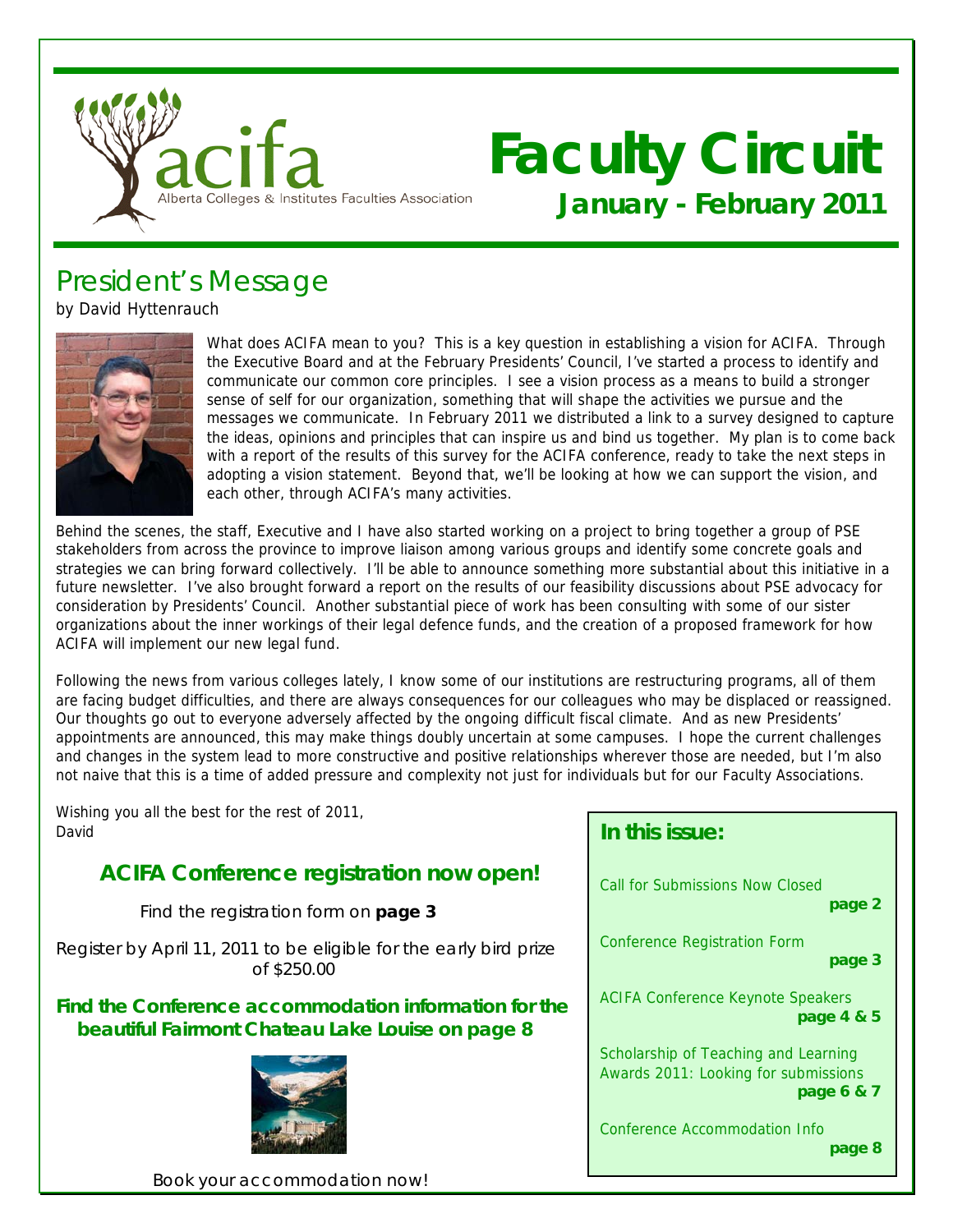

**LAKE LOUISE 2011** "ALL ROADS LEAD TO LEARNING"

# **Call for Submissions is now closed**

 We received many interesting and exciting submissions! Stay tuned for the list of sessions to appear in the next issue of the Faculty Circuit. They will also be posted on the ACIFA website once the session list is finalized.

> **Alberta Colleges & Institutes Faculties Association 2011 Annual Spring Conference - May 29 to June 1, 2011**

\*\*\*\*\*\*\*\*\*\*\*\*\*\*\*\*\*\*\*\*\*\*\*\*\*\*\*\*\*\*\*\*\*\*\*\*\*\*\*\*\*\*\*\*\*\*\*\*\*\*\*\*\*\*\*\*\*\*\*\*\*\*\*\*\*\*\*\*\*\*\*\*\*\*\*\*\*\*\*\*\*\*\*\*\*\*\*\*\*\*\*\*

## **theme strands:**

 $\circled{B}$  Health Avenue: (stress in the workplace, humour, wellness) <sup> $$$ </sup> Environmental Trail: (activities, our working environment, etc.)

 $\circledast$  Connection Crescent: (education, technology, etc.)

 $*$  Fairmont Chateau Lake Louise  $*$ 

hosted by the SAIT Academic Faculty Association

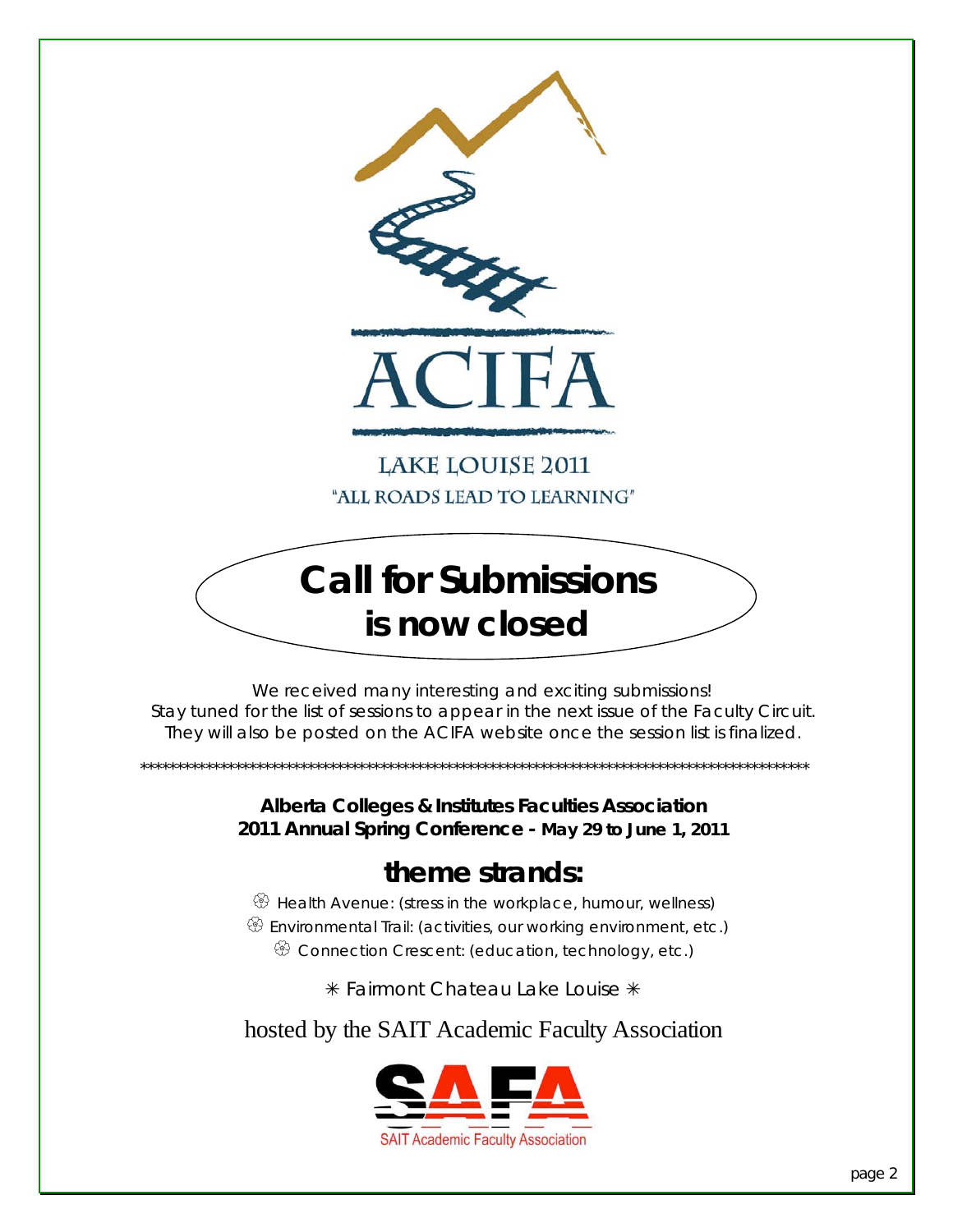| <b>LAKE LOUISE 2011</b><br>'ALL ROADS LEAD TO LEARNING'                                                                                                                                                                                                                                                                                                                                                                                                                                                                                                                                           | <b>CONFERENCE REGISTRATION form</b><br><b>ACIFA 2011 Annual Spring Conference</b><br>* Fairmont Chateau Lake Louise * | hosted by the<br><b>SAIT Academic Faculty Association</b><br>May 29 to June 1, 2011 |     |  |  |
|---------------------------------------------------------------------------------------------------------------------------------------------------------------------------------------------------------------------------------------------------------------------------------------------------------------------------------------------------------------------------------------------------------------------------------------------------------------------------------------------------------------------------------------------------------------------------------------------------|-----------------------------------------------------------------------------------------------------------------------|-------------------------------------------------------------------------------------|-----|--|--|
|                                                                                                                                                                                                                                                                                                                                                                                                                                                                                                                                                                                                   |                                                                                                                       |                                                                                     |     |  |  |
| Phone: 2000                                                                                                                                                                                                                                                                                                                                                                                                                                                                                                                                                                                       |                                                                                                                       |                                                                                     |     |  |  |
|                                                                                                                                                                                                                                                                                                                                                                                                                                                                                                                                                                                                   |                                                                                                                       |                                                                                     |     |  |  |
| Registration Deadline: May 11, 2011<br>Cancellations must be received in writing by May 13. Refunds, minus a \$50.00 processing fee, will be processed after<br>the conference. Conference fee cannot be returned for cancellation after May 13, but can be applied toward a<br>future conference. You are responsible for payment if you do not cancel and do not attend. Participant substitutes<br>can be made at any time.<br>$\triangleright$ Early Bird Registration Draw:<br>All paid registrations received by April 11, 2011, will be eligible for an early bird prize draw of \$250.00. |                                                                                                                       |                                                                                     |     |  |  |
| <b>FEES</b><br><b>Full Registration includes</b><br>reception on Sunday, keynotes and session registration, [non-members] \$525.00<br>Monday breakfast, lunch & banquet, and Tuesday<br>breakfast, lunch & barbeque.                                                                                                                                                                                                                                                                                                                                                                              |                                                                                                                       | \$475.00                                                                            | \$  |  |  |
| Monday or Tuesday only registration<br>includes keynote, sessions, breakfast, lunch and banquet(Monday) or<br>barbeque (Tuesday)                                                                                                                                                                                                                                                                                                                                                                                                                                                                  |                                                                                                                       | \$275.00                                                                            | \$_ |  |  |
| <b>Extra tickets</b> for your guest(s)<br>complete meal package(s) for your guest<br>➤<br>(includes banquet ticket and BBQ ticket)<br>Monday banquet ticket(s) only, for your guest(s)<br>➤<br>Tuesday BBQ ticket(s) only, for your guest(s)<br>➤                                                                                                                                                                                                                                                                                                                                                 |                                                                                                                       | $X$ \$295.00 =<br>$- X $ 60.00 =$<br>$X$ \$ 60.00 =                                 |     |  |  |
| Special dietary requirements:                                                                                                                                                                                                                                                                                                                                                                                                                                                                                                                                                                     |                                                                                                                       | <b>TOTAL:</b>                                                                       |     |  |  |

Return completed form with payment [cheque payable to ACIFA] to: ACIFA #412, 10357-109 St., Edmonton, AB T5J 1N3 or by email to: devlinL@acifa.ca phone: 780-423-4440 FAX: 780-423-4515

 **Delegates are responsible for making their own accommodation arrangements: @ The Chateau Lake Louise book via phone: 1-800-441-1414 ask for the ACIFA conference RATE and indicate the nights you are staying** 



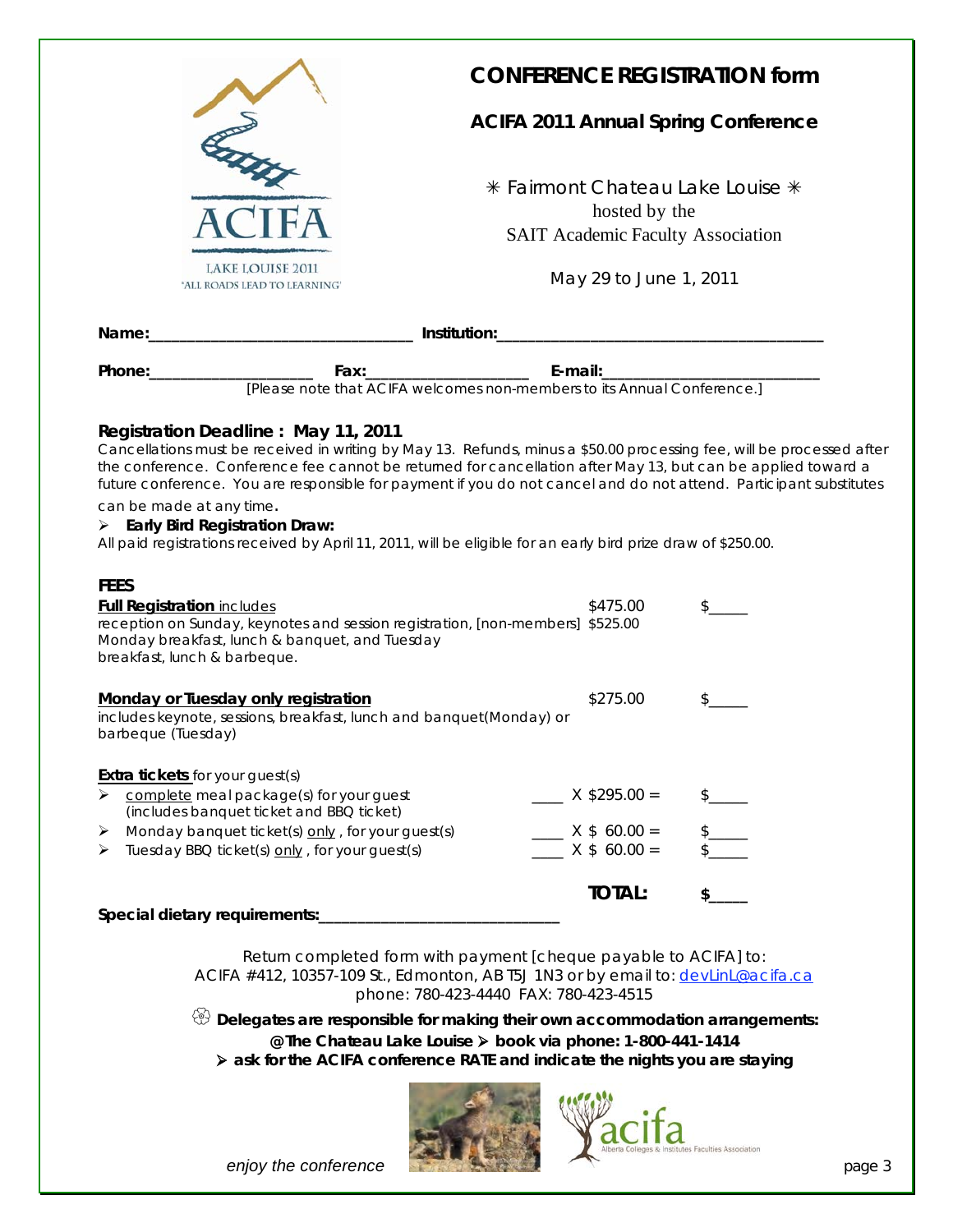## Conference Keynotes Announced

## **Monday Morning Keynote**

**Troy Payne** 

## ENCOURAGE ENGAGE EMPOWER

From Troy Payne's website (www.wellnessrealization.net): I am an inspirational speaker who took the cards that life dealt me and turned them into opportunities to connect with and impact the lives of others. Abandoned, neglected, and abused as a child, my personal story of triumph over tragedy inspires people to overcome life's struggles and live life to the fullest.

I am an adoptee who experienced divorce and a life surrounded by alcoholism and drug abuse. As a young teen, I was physically and mentally abused by many members of my family, ultimately leading me into the foster care system. By the time I was 16 years old I was living on my own and struggling with the same issues and circumstances I had grown up with my entire life.



Because of my childhood experiences I have learned how to survive. I attribute my personal growth to the support of great teachers and counsellors and enriching school programs that opened my eyes to my true potential. Once I was able to overcome my own adversities and obstacles, I decided that my life's work needed to be helping others who are faced with incredible suffering and help others achieve their goals. If I could inspire change in the course of someone's life or give him or her hope that change was possible, I would be able to have a happy ending to my story or a new beginning in theirs.

Following post-secondary education, I became a Child & Youth Care Worker. During the first few years of my career I worked in schools and in a residential treatment center, counseling youth and families, coordinating events, initiatives and camps. Although I had literally worked with hundreds of youth, it still wasn't enough for me. I wanted to connect with and inspire thousands. I decided to take my life experiences, education, and knowledge and started my company, Wellness Realization.

Wellness Realization

The Vision for Wellness Realization is to Encourage, Engage and Empower individuals, to be proactive rather than reactive. How can we stop the cycles of abuse and addictions now instead of having to deal with them in the future? How can we encourage, empower and inspire individuals to make healthy choices, to embrace life, to love themselves and those around them? I believe my journey has lead me to the answers of these questions. I have been touring Canada, connecting to over a hundred thousand people in the past six years and continue to want to share this inspiration with all individuals that I meet.

## **Topic: "Building in Resiliency"**

Children today are confronted with so many adversities and challenges that can impact their personal wellness and influence the adults that they will grow up to be. Divorce, abuse, bullying and addictions are only a few examples of factors that change a child's life forever.

Many adults who have survived a childhood of adversity still carry the pain and fear within them, which impact their relationships in careers, marriages, and as parents. Adversity excludes no one and continues to present itself in every phase of life.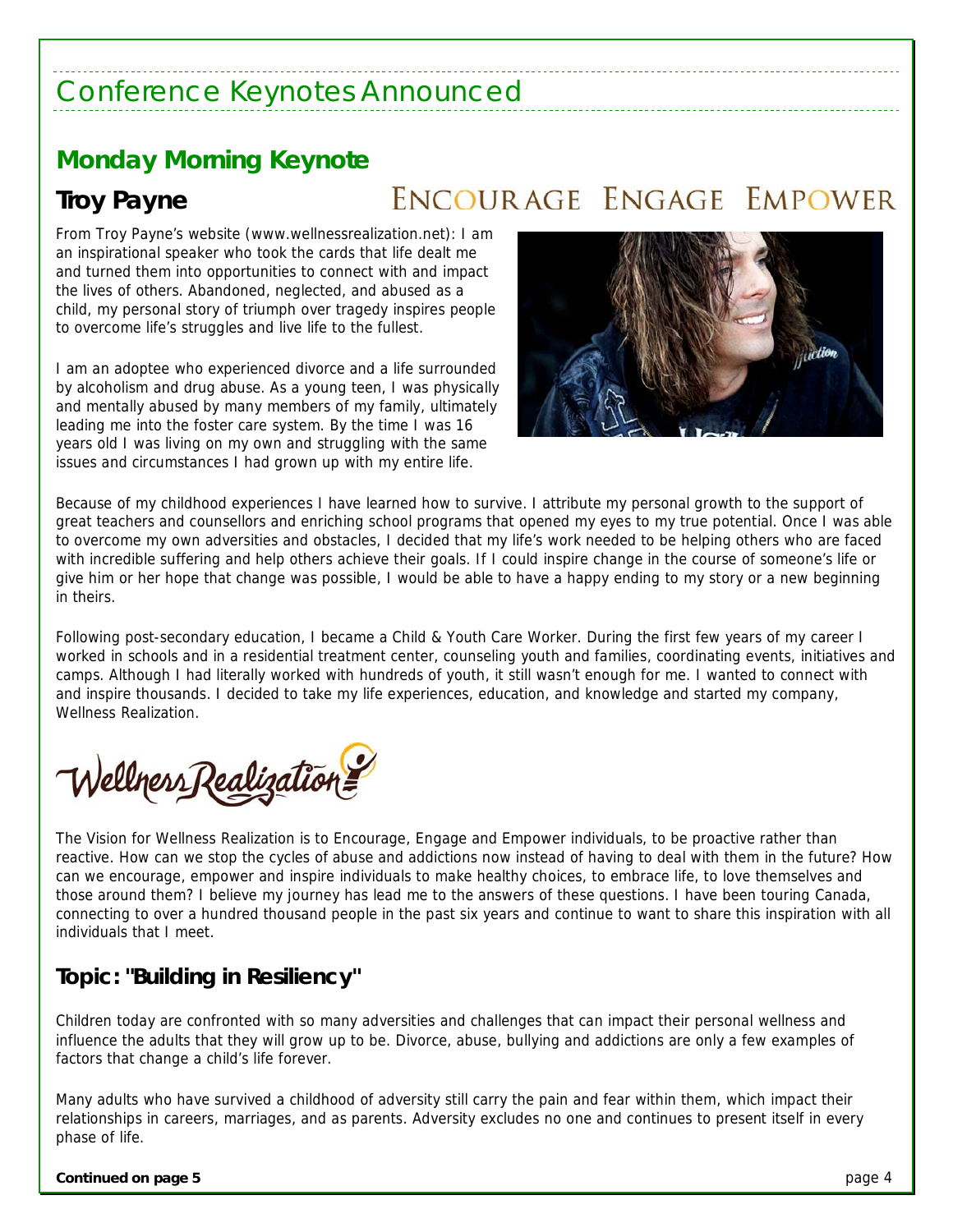#### **Continued from page 4**

What can we do as parents and members of our community to ensure that our children lead healthy, harmonious lives? What can you as a survivor of crisis do to break the cycles and the chains that hold you back from having a healthy, harmonious life? What can you do with the adversities you are facing right now? This session is meant to bring inspiration into fruition to help to find the answers to these questions.

The keynote will teach participants what resiliency is and what resilient factors we need to have in place in order to overcome crisis. Four tools will be introduced that can be incorporated into our everyday lives to prepare us for the hardship that lies ahead and help us diminish the adversity from our past.

## **Tuesday Morning Keynote**

## **Billy Strean**



Billy Strean is a Professor in the Faculty of Physical Education and Recreation at the University of Alberta where he received the Rutherford Award for Excellence in Undergraduate Teaching.

### **Topic: "Exhilarated Learning"**

What if you believed the world was flat, the sun and planets moved around the Earth, and that teaching was primarily about the transmission of information? If someone tried to dispossess you of all three of those ideas in 90 minutes – let alone in a couple of days, you might feel compelled to put up a battle somewhere along the line. Perhaps even if you accept that we live on a round, heliocentric planet, you might not like someone messing with your firmly held ideas about facilitating learning. This session will model how great learning (and living) happens in a mood of curiosity, moving from a passive state into a state of anticipation, inquiry, and discovery. This is the start of exhilarated learning. We will explore the foundational dimensions that make learning engaging, fun, and effective.

## **Tuesday Evening Keynote**

## **Sid Marty**

Sid Marty, who was educated in Calgary (Mount Royal College) and Montreal, (Sir George Williams University), is a former national park warden known today as an author, poet and occasional musician. He has written extensively on western culture and environment topics for national magazines, and he explores those themes also in his music and published books. He has published five books of nonfiction and four books of poetry and has also released two CD's of his original songs. His poems have been collected in a number of Canadian reading texts and anthologies, including Poets of Canada and The Oxford Book of Canadian Verse. Sid Marty's latest prose work, the Black Grizzly of Whiskey Creek, was short-listed for the 2008 Governor General's Literary Award in Non-Fiction and won the Grand Prize at the 2008 Banff Festival of Mountain Books. In 2008, he was awarded Alberta's Grant MacEwan Literary Arts award in recognition of his career contributions to Alberta literature. As a musician, Sid has performed in recent years at festivals in the U.K and at the Smithsonian Folklife Festival in Washington D.C.



## **Title: Leaning on the Wind and Falling off the Mountain: songs and stories of the Mountains with Sid Marty**

Sid Marty went to work in the national park warden service as a college student who thought he could learn everything he needed to know by reading books about it. After taking a good licking from mountains, Chief Park Wardens, cantankerous horses and assorted other species, he emerged a wiser and somewhat humbler person with some stories to tell.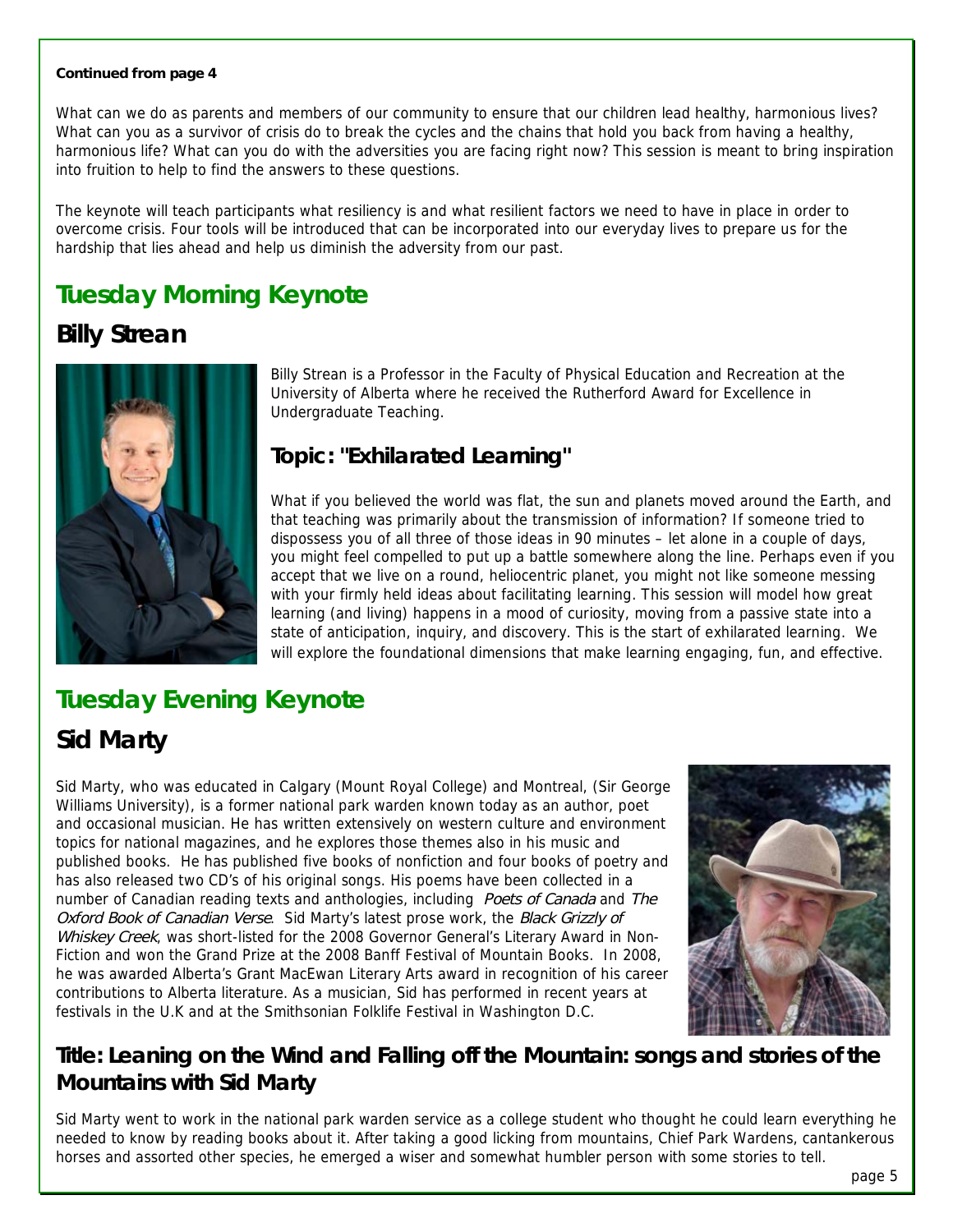



### **Scholarship of Teaching and Learning Awards 2011**

#### **Purpose**

The Scholarship of Teaching and Learning (SoTL) refers to taking a systematic look at some teaching and learning practice and recording what was done, why it was done, collecting data, analyzing the data and reflecting on how the results might influence future teaching endeavors. If done carefully and thoughtfully, this type of research can improve an individual's teaching and provide guidance for improvement for others.

Research has the potential to generate genuine and sustained improvements in our colleges and institutes. It gives educators new opportunities to reflect on and assess their teaching; to explore and test new ideas, methods, and materials; to assess how effective the new approaches were; to share feedback with colleagues; and to make decisions about which new approaches to include in their curriculum, instruction, and assessment plans.

#### **Eligibility**

These awards are open to all members of the Alberta Colleges and Institutes Faculties Association (ACIFA). All applications must include appropriate institutional consent to conduct the research.

#### **Awards and Judging**

The Alberta Colleges and Institutes Faculties Association (ACIFA) through The Alberta Public Post-Secondary Trust Fund will award up to two grants of \$1,000.00 each annually for research projects related to improving teaching and learning conducted by members of ACIFA. The award is intended to assist with materials and/or study costs associated with the research project.

The research project may span part or all of the 2011/2012 academic year but must not exceed that time limit.

Applications must be received by the ACIFA Office by **June 15, 2011**. Award winners will be notified by September 15, 2011.

Applications will be judged by a sub-committee of the Professional Affairs Committee of ACIFA.

Award recipients are required to present their project at the ACIFA annual conference following the completion of their research project and to write a summary article for the ACIFA newsletter.

Application is made by submitting a typewritten **Proposal for Research.** The guidelines for this proposal are listed below:

#### **Proposal for Research Guidelines**

- 1. Name, address, phone number and e-mail address of researcher(s). If more than one researcher please identify lead researcher.
- 2. Name of college or institute you are a member of.

#### **Continued on page 7 page 1 <b>page 6 page 6 page 6 page 6 page 6 page 6 page 6 page 6 page 6 page 6 page 6 page 6 page 6 page 6 page 6 page 6 page 6 page 6 page 6 page 7 page 7 pa**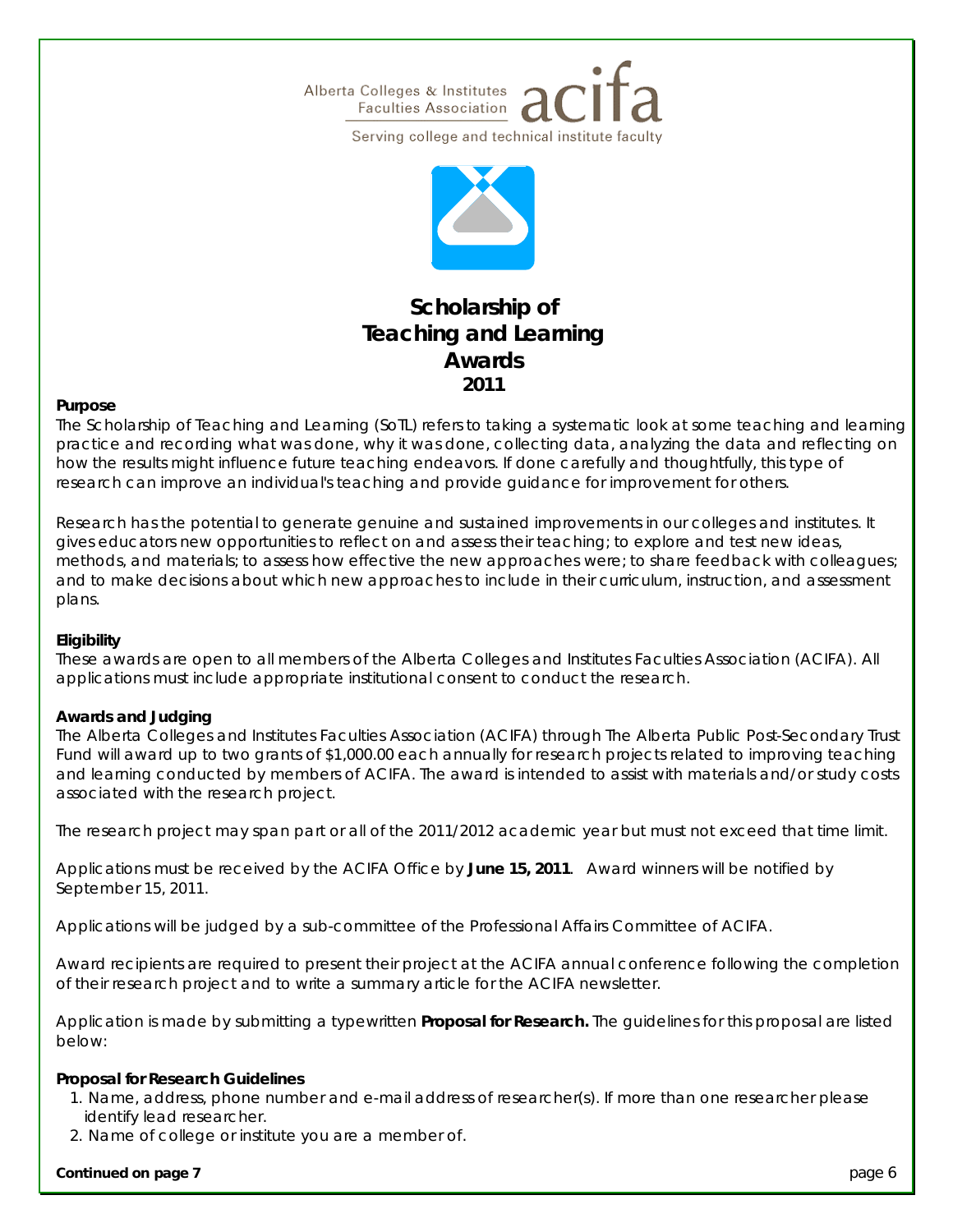#### **Continued from page 6**

- 3. Designated teaching assignment and employment category.
- 4. Title of research project.
- 5. Purpose of research project. A brief statement explaining the question that will be answered by your study what is it you want to find out? What brought this question to your attention?
- 6. Materials to be used in the study (instructional materials, assessments, other materials).
- 7. Data collection describe the type(s) of data you will gather and your collection plan. It would be useful to include a step by step plan of what will be done.
- 8. Explain the process you will use to analyze and evaluate the data.
- 9. Describe how you plan to use and/or implement the findings of your study.
- 10. Describe your plan for sharing the results with the educational community beyond the requirements of the award.
- 11. Anticipated starting and completion dates of the research project.
- 12. A letter from the researcher's institution granting permission to do the research. Other supporting letters as the researcher deems necessary may also be attached.

Send three copies of your **Proposal for Research** to:

 ACIFA #412, The Dorchester Building 10357-109 Street Edmonton, AB T5J 1N3

#### If you have questions please contact:

ACIFA Executive Officer Lynn Devlin at devlinl@acifa.ca or 780-423-4440

For further information about action research and tips on how to conduct a Scholarship of Teaching and Learning (SoTL) project please visit the ACIFA website at www.acifa.ca.